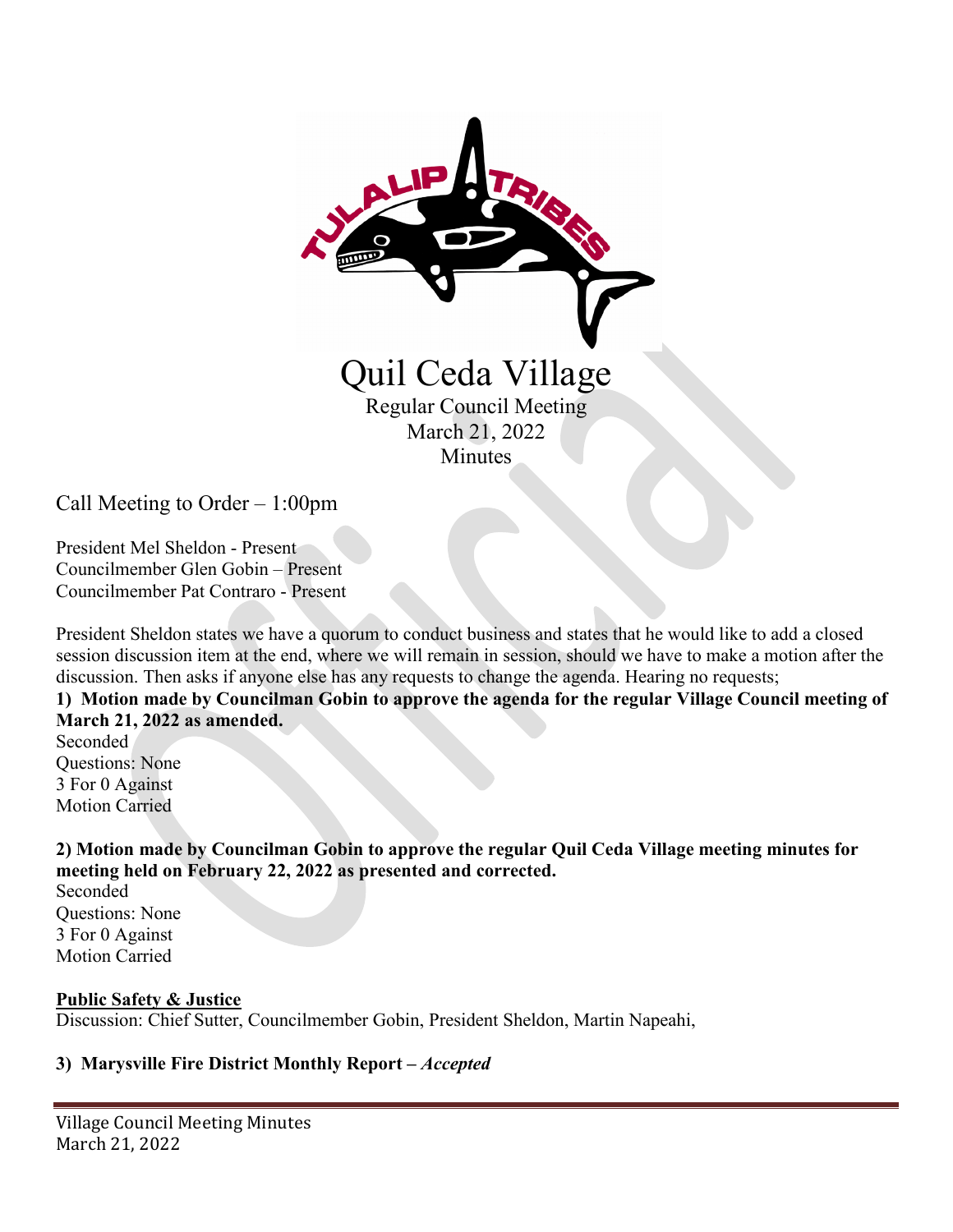## **4) Tulalip Police Department Monthly Report**

Chief Sutter provides an overview of the crime statistics for the first three (3) months of the year and explains that the crimes against property are unremarkable with no changes. Councilmember Gobin asks if the same people are routinely committing these crimes. Chief Sutter replies that he believes it is the same group of people that work the I-5 corridor and then states that he brought a printout of statistics he would like to go over. He states that for the month of March, Tulalip Police Department (TPD) has received 462 calls for service, which include vehicle prowls, car theft, hit and runs. Those hit and runs are usually occur in the parking lot, where a shopper returns to their car to see someone damaged their car. There is not change with the theft rates at Seattle Premium Outlets. TPD continues to meet with SPO, Walmart, and other businesses within the Village to discuss employee safety and crime prevention. President Sheldon asks Chief Sutter if he is working on having officers maintain a presence in the Village or discussed how to improve community safety. This will be important as we move forward with new business development.

## **Finance**

Discussion: Mark Sabo, CFO, Councilman Gobin, President Sheldon

## **5) Monthly Finance Report**

Discussion: Mark Sabo, CFO

Mark Sabo provides details for the monthly finance report for February. Tax income is pacing slightly below at 17%, Cannabis tax is at 133k below pacing but above last year. Fuel tax is 15% under budget. Hotel occupancy tax is up. The City of Marysville has increased their sales tax to 9.4%. Expenses are all under budget until we pay the annual Public Safety payments. Projects ongoing are Ebey slough, Salish network upgrade at Port Susan. This report needs to be updated with our closed projects, and those are the MBR upgrade, UIC Channel, Effluent Discharge, and Sewer line and pump upgrades.

# **Utilities**

Discussion: Jereme Gobin, Utilities, President Sheldon, Councilmember Gobin, Misty Napeahi, Debra Posey Jereme Gobin explains that the first Utilities resolution is the force main service contract with Tulalip Tribes. It services the Quil Ceda Creek Casino and some residential customers. The Council asks if this is an internal service agreement. It is an internal service agreement. The Council asks what the current capacity for use is now and Jereme Gobin explains that the total approved capacity is 560 thousand gallons at peak usage. That capacity is determined based on EPA approvals and can be increased up to 700 thousand gallons without output upgrades. Utilities is under contract for a Discharge Study at Ebey Slough, and that will determine how much growth we can accommodate.

**6) Motion made by Councilman Gobin to adopt Resolution 2022-12 approving the Utilities Services Agreement between the Consolidated Borough of Quil Ceda Village and the Tulalip Tribes Utilities Authority.** 

Seconded Questions: None 3 For 0 Against Motion Carried